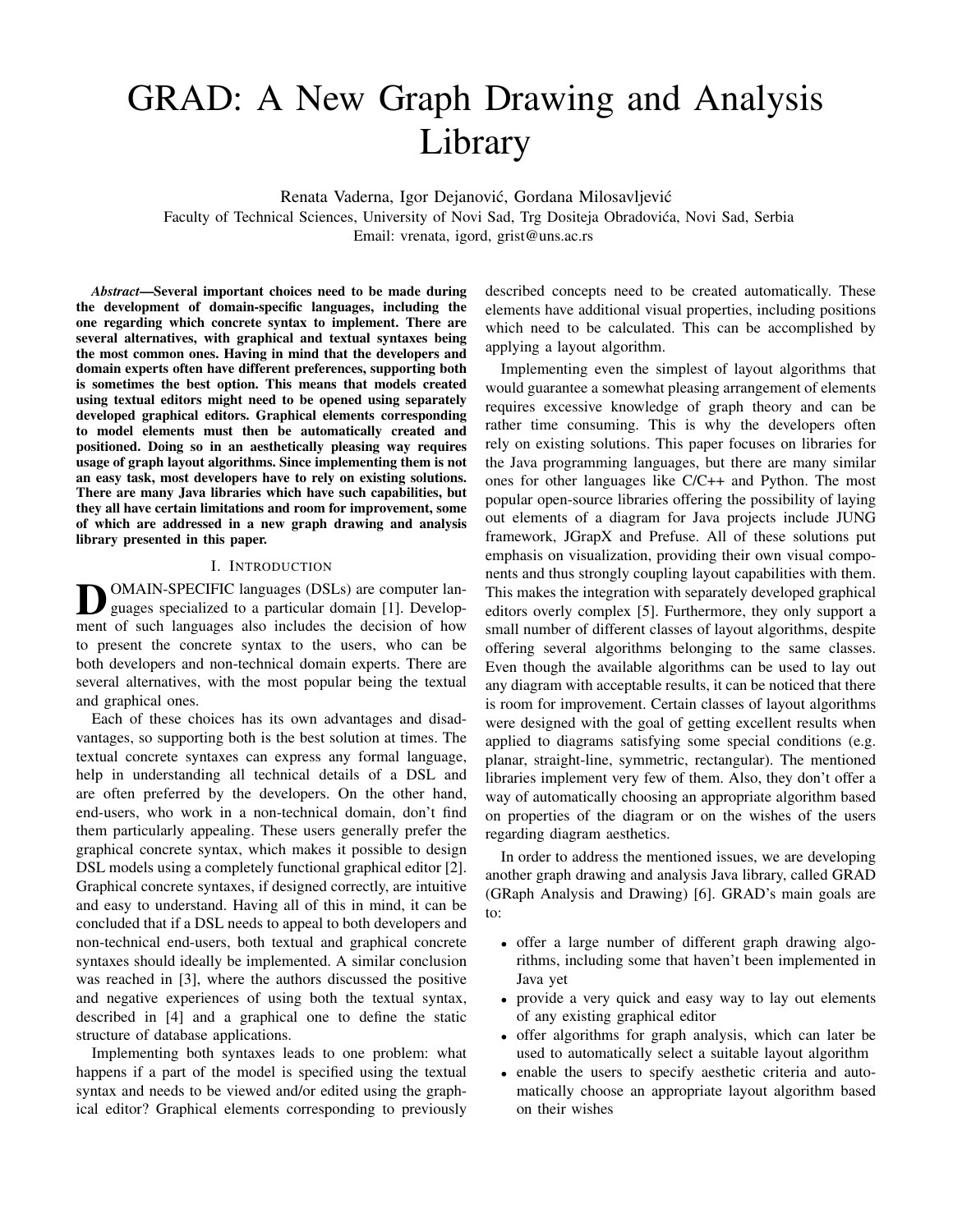GRAD is not intended to be used as a visualization tool, but it also provides a simple graphical editor which can be used for familiarization with different algorithms.

The rest of the paper is structured as follows. Section 2 gives an overview of basic graph theory concepts, graph drawing aesthetic criteria, and different classes of graph drawing algorithms. Section 3 showcases some popular Java graph drawing and analysis libraries. Section 4 presents GRAD. Finally, section 5 concludes the paper and outlines future work.

# II. GRAPH DRAWING AESTHETICS AND AN OVERVIEW OF GRAPH LAYOUT ALGORITHMS

In the following section a short overview of the graph aesthetic criteria and the most popular classes of graph layout algorithms will be given. Firstly, the most important concepts which will be referenced later will be defined.

## *A. Basic graph drawing theory definitions*

A graph  $(V, E)$  is an ordered pair consisting of a finite set  $V$  of vertices and a finite set  $E$  of edges, that is, pairs  $(u, v)$  of vertices [7]. If each edge is an unordered (ordered) pair of vertices, the graph is undirected (directed). A graph is simple if it doesn't contain any edges that join a vertex to itself or more than one edge connecting the same two vertices (multiple edges). A graph is said to be connected if there is a path from any vertex to any other vertex in the graph. A biconnected graph is a connected graph which has no vertices whose removal would disconnected it. Graphs which contain at least one cycle are called cyclic graphs, while the ones that do not are known as acyclic. A tree is a connected acyclic graph. Finally, a graph is planar if it can be drawn in a plane without graph edges crossing. A planar drawing partitions the plane into connected regions called faces.

The process of creating a drawing of a graph from the underlying structure is known as automatic graph layout. There is a great number of graph layout algorithms, with plenty of researchers still working on discovering new and enhancing existing ones. The quality of an algorithm is determined based on its computational efficiency as well as various aesthetic criteria. The following sections will give an overview of the mentioned criteria and the most popular layout methods.

# *B. Aesthetic Criteria*

Many different quality measures or aesthetic criteria have been defined for graph drawings. Authors often optimize certain aesthetics claiming that the resulting drawing is therefore more understandable and more visually pleasing to a human observer. The most common criteria includes the following: Minimization of the number of edge crosses, maximization of the minimal angle between edges extending from a node, minimization of the total number of bends in polyline edges, even distribution of edges within a bounding box, appropriate lengths of edges, neither too short nor too long, similar length of edges, same flow of edges in directed graphs (as much as possible),orthogonality, and symmetry [8].

Some layout methods put emphasis on one of the measures trying to produce a drawing which, for example, has no edge crosses (planar drawing) or is maximally symmetric, while the other ones attempt to optimize as many as possible. The desired aesthetic criterion or criteria can be the deciding factor in choosing an appropriate layout algorithm. However, certain layout algorithms which insist on a particular aesthetic criterion might not be applicable to all graphs. Obviously, it is not possible to produce a drawing with no edge intersections of a graph which is not planar. Therefore, properties of the graph which is to be laid out can also be an important indicator of the best choice of the algorithm.

# *C. An Overview of Graph Layout Algorithms*

There is a very large number of different classes of graph layout algorithms and the following paragraphs will present the most popular ones.

*Tree drawing* is one of the best studied areas of graph drawing. That is not surprising since automatic generation of drawings of trees finds many practical applications. Namely, a tree whose vertices represent entities and whose edges represent relationships is a typical data structure for modeling hierarchical information. There are various approaches to drawing trees and their detailed overview and comparison can be found in [9].

A *circular drawing* of a graph is its visualization where it is partitioned into clusters whose nodes are placed onto the circumference of an embedding circle. Each edge is drawn as a straight line. Simply placing nodes on a circumference of a circle might result in a drawing which is not particularly aesthetically pleasing due to a very large number of edge crossings, which is why there are techniques which also minimize this number when determining positions of the nodes [10].

*Symmetric graph drawing algorithms* aim to draw a graph with nontrivial symmetry, or, more ambitiously, with as much symmetry as possible. Some consider symmetry as one of the most important aesthetic criteria which clearly reveals the structure and properties of a graph. For example, graphs in textbooks on graph theory are normally drawn symmetrically and a symmetric drawing is in some cases preferred over a planar one.

*Planar straight-line drawing algorithms* rely on the fact that if a graph can be drawn with no crossings using edges of an arbitrary shape, then it can be drawn in the same way using only straight-line segments. Convex drawings are planar straight-line drawings where all faces are drawn as convex polygons. In [11] the author claims that the convex drawings of planar graphs make it possible for readers to easily and rapidly recognize structures of the graphs, such as adjacency of vertices.

*Planar orthogonal and polyline drawing algorithms* focus on angular resolution as the most important aesthetic criterion. Orthogonal drawings only use horizontal and vertical line segments for edges and are, therefore, often quite visually pleasing. A more specific type of orthogonal drawings are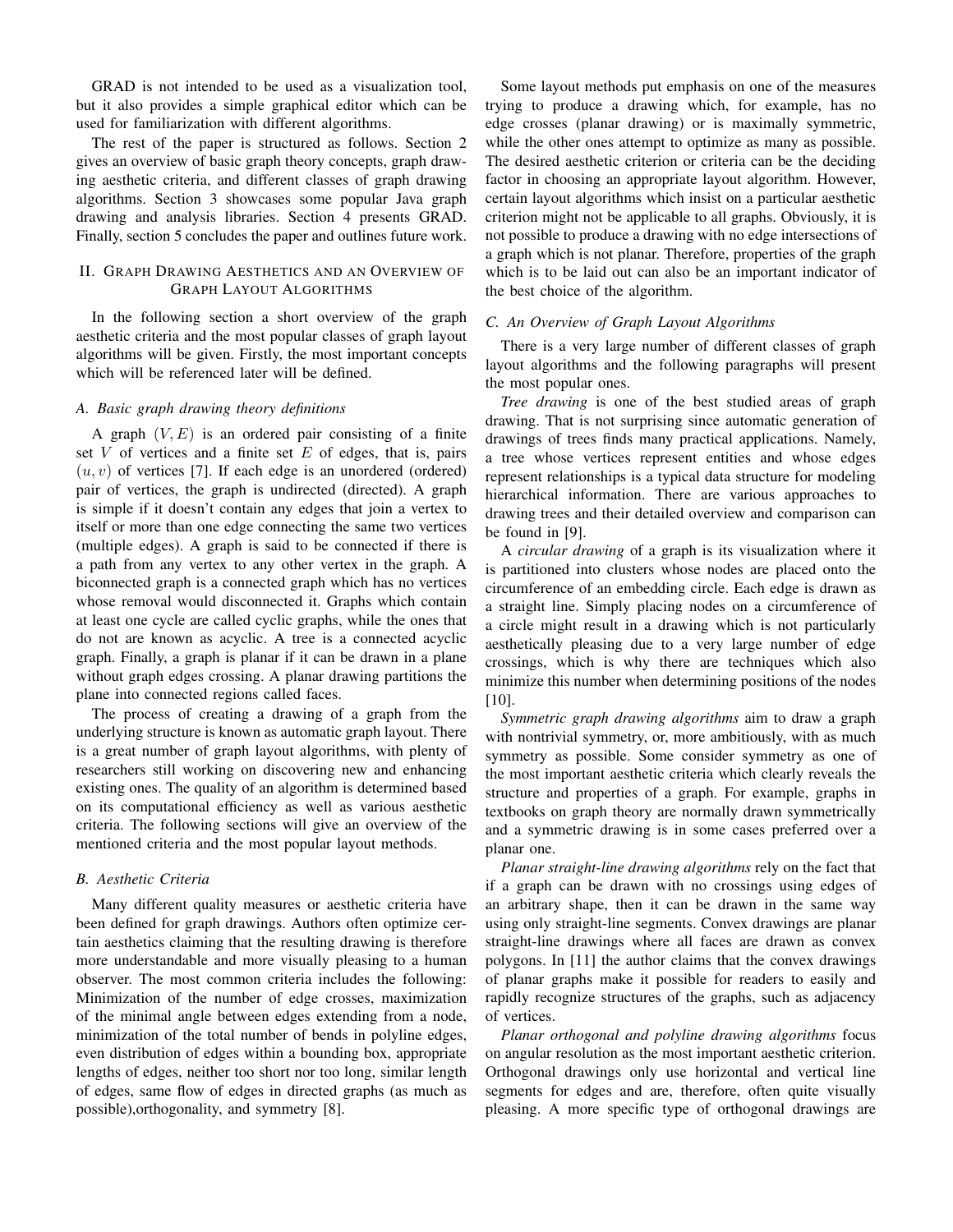rectangular drawings, which also make sure that each face is drawn as a rectangle. However, they have a pretty serious limitation of only being applicable to graphs which don't contain a vertex whose degree is higher than four. Polyline drawing are more general and don't have the mentioned disadvantage. They usually focus directly on sizes of the angles (which should not be smaller than some fixed threshold) and not on the type of edges.

*Force-directed algorithms* are among the most important and most flexible algorithms. Unlike many previously mentioned ones, which can only be applied if a graph is planar or satisfy some other specific conditions, force-directed algorithms can be used to calculate layouts of all simple undirected graphs. They only need the information contained within the structure of the graph itself.

Graphs drawn with these algorithms tend to be aesthetically pleasing, exhibit symmetries, and tend to produce crossingfree layouts for planar graphs. There are many force-driven algorithms, the most popular of which include the spring layout method of Eades [12], Kamada-Kawai [13] and Fruchterman-Reingold [14] methods.

*Hierarchical drawing algorithms* can be used when dealing with directed graphs (or digraphs) which represent hierarchies. These algorithms name uniform "flow" of edges as one of their main goals. More precisely, the edges should either go from left to right or top to bottom, depending on a particular application.

# III. RELATED WORK

There are quite a few libraries for graph analysis and visualization for Java. The next section will present the most popular ones, primarily focusing on their layout capabilities and mentioning implemented graph analysis algorithms which could be used to determine the best choice of the drawing algorithm.

It is important to mention that visualization tools which generate static drawings of graphs in a variety of output formats will not be taken into consideration since they are not suitable for this particular purpose. Furthermore, commercial solutions will not be considered since our focus is on opensource ones.

#### *A. JUNG Framework*

JUNG — the Java Universal Network/Graph Framework [15] is an open-source software library that provides a common and extendible language for modeling, analysis, and visualization of data that can be represented as a graph or network. JUNG framework is licensed under the permissive BSD license.

The current distribution of JUNG includes implementations of a number algorithms from graph theory, data mining, and social network analysis. However, most of them are of little importance to this research. Only Dijktra's shortest path and decomposition of a graph into biconnected components can be singled as potentially useful in the mentioned case.

JUNG framework offers implementations of several layout algorithms, some of which are quite complex. Most importantly, these include three tree layout algorithms and a number of force-directed ones. The tree layout algorithms include the following: an implementation of a level-based approach, radial tree method, and the balloon method. The radial tree method displays a tree structure in a way that expands outwards, radially. The balloon method positions vertices using associations with nested circles or "balloons". The force-directed algorithms are the already mentioned popular and flexible spring method, Kamada-Kawai and Fruchterman-Reingold, as well as an algorithm based on Bernd Meyer's self-organizing graph methods [16]. JUNG framework also contains a relatively basic circle layout drawing algorithm, which simply places vertices on a circumference of a circle of a given radius.

# *B. JGrapX*

JGraphX is a Java Swing graph visualization library which is also licensed under the BSD license. JGraphX provides visualization and interaction with node-edge graphs, as well as a decent number of algorithms for graph analysis, such as graph traversal, forming the minimum spanning tree and Dijkstra's shortest path [17]. The minimum spanning tree is defined as the set of all vertices with minimal lengths that forms no cycles. Graph traversal includes deep-first search and bread-first search, both of which construct spanning trees with certain properties useful in other graph algorithms.

JGraphX provides various usable implementations of graph drawing algorithms. Similarly to JUNG framework, these include a tree and several force-directed layouts, but also a hierarchical one meant to be used if a graph is too complex to be laid out using the tree drawing algorithm. The tree layout in question is the compact tree layout, which improves the standard level-based approaches by trying to make the resulting drawing as compact as possible. Furthermore, JGraphX provides two force-directed layout algorithms: fast organic and organic. The fast organic method is best applied to smaller graphs with a more regular structure, but is supposed to be one of the faster force-directed layouts. The organic layout is one of the most complex algorithms implemented in JGraphX and is based on Davidson and Harel's simulated annealing layout [18].

JGraphX doesn't stop there and offers a very nicely implemented hierarchical layout. This implementation not only positions the vertices, but also routes the edges.

# *C. Prefuse*

Prefuse is a software framework for creating dynamic visualization of both structured and unstructured data, that provides theoretically-motivated abstractions for the design of a wide range of visualization applications [19]. Like other mentioned libraries, Prefuse is also licensed under the BSD license.

Prefuse is bundled with a library which, among other actions, provides a host of layout and distortion techniques.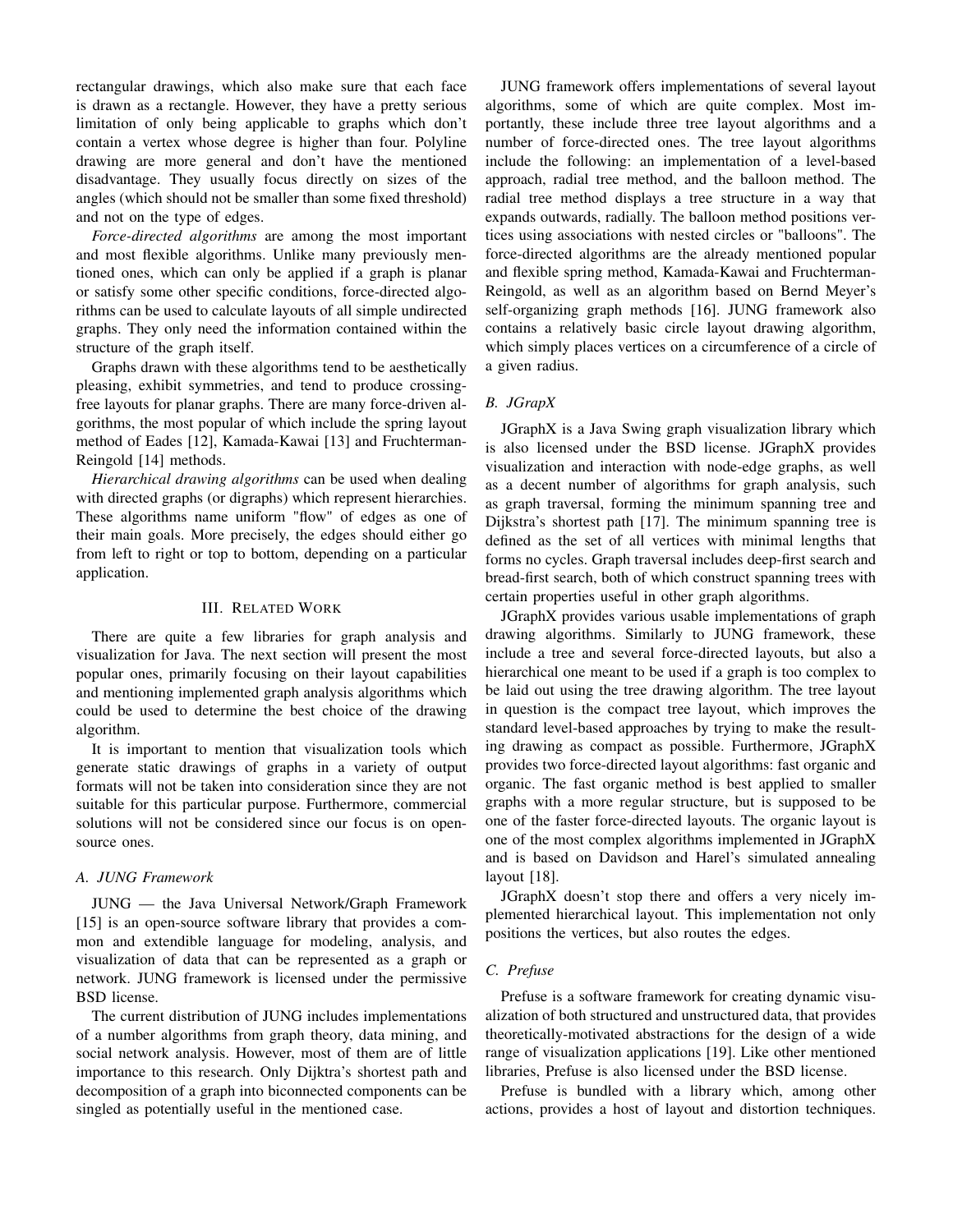Available layout algorithms include random, circular, gridbased, forced-directed, and several tree ones.

The force-directed layout positions graph elements based on a physical simulation of interactive forces acting on bodies. The force simulator used to drive this layout can be set explicitly, allowing custom force-directed layouts to be created.

Tree layouts provided by Prefuse are previously mentioned balloon and radial algorithms, as well as an additional nodelink tree layout, which lays out a rooted tree so that each depth level of the tree is on a shared line.

Based on the previous overview, it can be noticed that the mentioned libraries offer many layout algorithms which would be a good addition to any graphical editor in need for such features. However, all of them put heavy emphasis on data visualization and thus strongly couple it with graph drawing algorithms. Therefore, simply calling the desired algorithm and retrieving the results (positions of vertices and edges determined during the execution of the algorithm) requires an understanding of how a library works. GRAD aims to offer a solution to this problem.

Moreover, certain classes of graph drawing algorithms are substantially represented in these libraries (like tree and forcedirected ones), while the other classes are barely or not present at all. For example, no symmetric, straight-line or orthogonal algorithms are available. Out library aims to remedy this and offer implementations of certain algorithms, that, according to our knowledge, have not been implemented in Java yet.

Finally, none of these libraries offer a way of automatically choosing an appropriate layout algorithm based on properties of the graph or according to the desired aesthetic criteria specified by the users. Implementing both of these features is among the goals of our solution. It can also be pointed out that none of the libraries provide many graph analysis algorithms which are of great significance to graph drawing.

### IV. GRAD (GRAPH ANALYSIS AND DRAWING LIBRARY)

In the following section different algorithms supported by our graph drawing and analysis library-GRAD will be shown. Additionally, possible ways of choosing appropriate drawing algorithms based on the properties of graphs will be discussed. It can be noted that GRAD can be used both to transform and existing drawing and to form a completely new one when nothing is known about the positions of the graph's vertices. The later is used in our open-source Kroki tool [21] for laying out imported class diagrams created by other modeling tools.

Like it was already mentioned, GRAD also provides a simple graphical editor which can be used to draw graphs we want to experiment with. This editor was used to create all examples of laid out graphs which will be shown in the upcoming sections.

#### *A. Supported graph drawing algorithms*

The most important objective of GRAD is to provide a large number of different graph drawing algorithms, both those which can only be applied if a graph has certain properties (e.g. is planar) and those that can be applied to all graphs



Fig. 1. Resulting drawing of applying the level-based tree drawing algorithm



Fig. 2. Resulting drawing of applying the radial tree drawing algorithm

with acceptable results. GRAD ports the best algorithms from the JUNG framework, JGraphX and Prefuse, and adds a number of new implementations of various graph drawing algorithms, not offered by any of the mentioned libraries. Summarily, the current version of GRAD includes several tree and force-directed drawing algorithms, a hierarchical, two straight-line, a circular which minimizes the number of edge crossings, symmetric, and a so-called box layout, which places elements in a table-like structure. The last four algorithms are GRAD's original implementations. The box layout positions a predefined number of vertices in one row, before continuing to the next row. Due to its simplicity, it will not be discussed in more detail.

*1) Tree and hierarchical drawing algorithms:* Tree drawing algorithms included in GRAD consist of a level-based, radial, balloon and compact tree drawing algorithms, ported from the previously mentioned libraries. The best available implementation of a specific algorithm was selected. Fig. 1 shows the result of applying the level-based tree drawing algorithm to lay out a graph, while fig. 2 show the same graph laid out using the radial algorithm.

If a graph is too complex to be laid out using a tree layout and if it is important to emphasize the overall flow, a hierarchical layout can be used. GRAD ports this layout from JGraphX.

*2) Force-directed graph drawing algorithms:* Similarly to tree drawing algorithms, the force-directed ones were ported from the three mentioned libraries and the best one they had to offer were selected. They include spring, Fruchterman-Reingold, Kamada-Kawai and organic, and fast organic algorithms ported from JGraphX. Since the final results are relatively similar, only one of them will be shown. Fig. 3 show drawing of a graph laid out using the organic force-directed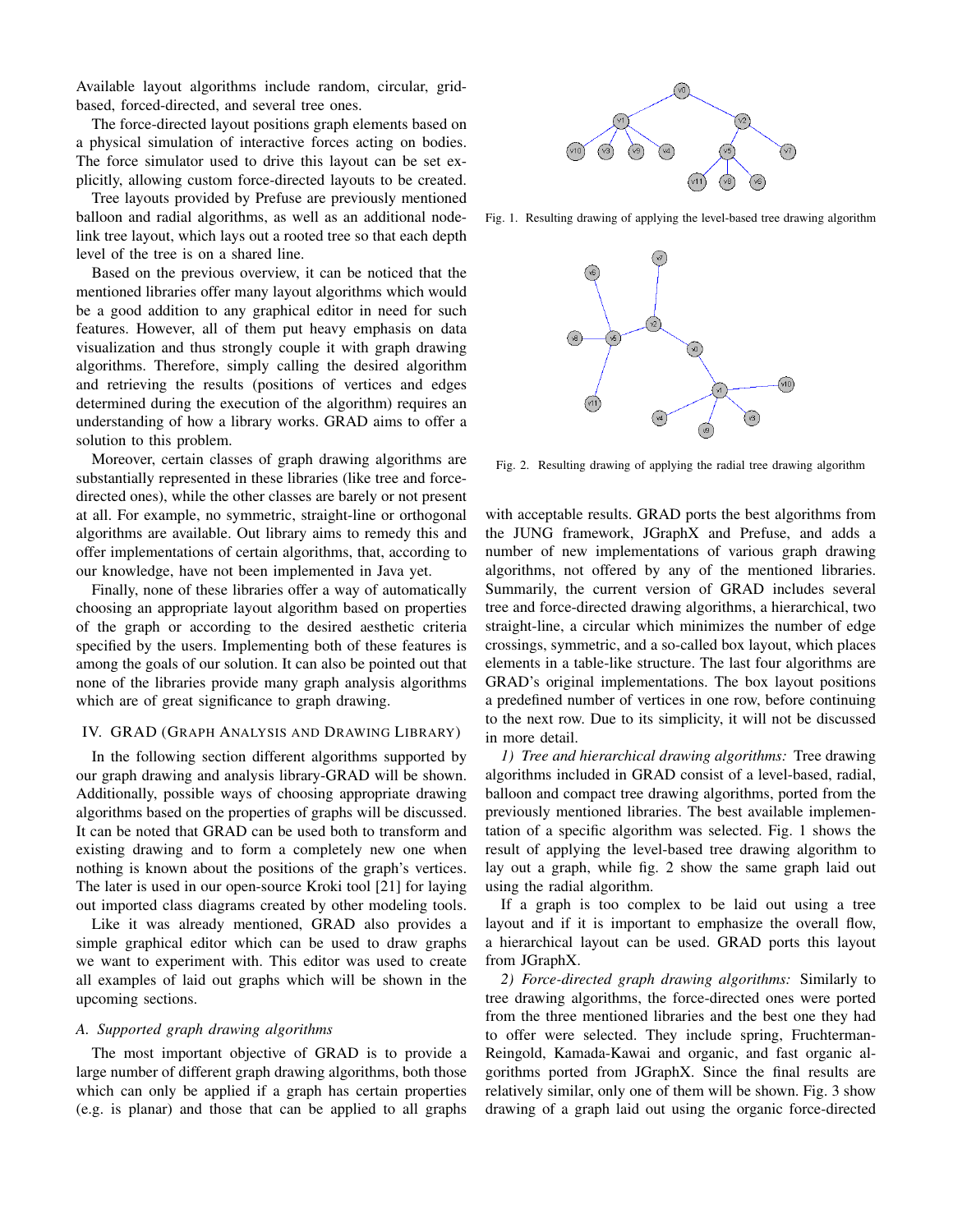

Fig. 3. Resulting drawing of applying organic force-directed drawing algorithm



Fig. 4. Resulting drawing of applying the symmetric drawing algorithm

drawing algorithm.

Like it was already mentioned, force-directed algorithms tend to produce satisfactory drawings in most cases. However, the users might be looking for some specific aesthetic criteria, so GRAD doesn't stop here.

*3) Symmetric graph drawing:* Symmetric drawing algorithms are among the classes of drawing algorithms that the popular graph drawing libraries do not support. GRAD currently offers one such algorithm, with another one being implemented. The available symmetric layout algorithm is based on the work of Carr and Kocay [22], which, given a permutation (automorphism) and a graph, produces a drawing which displays the desired symmetry. The permutations can previously be discovered using an implementation of McKay's canonical graph labeling algorithm [23]. An example of a drawing computed by GRAD's symmetric graph drawing algorithm is shown in fig. 4. This drawing shows a very wellknown view of the famous Peterson graph.

*4) Straight-line drawings:* Straight-line drawings are another class of drawing algorithms which are not provided by the most popular libraries. While not applicable to all graphs (they have to be planar, and in some cases, 2 or 3-connected), they can guarantee a crossing-free drawing.

The first of the provided methods is the one based on Tutte's or barycentric embedding [24]. Given a simple 3 connected planar graph, Tutte's theorem produces a crossingfree straight-line embedding whose outer face is a convex polygon. It is considered to be the first force-directed algorithm at the same time. This method is not difficult to



Fig. 5. Drawing of a graph on which Chiba's algorithm was applied



Fig. 6. A circular drawing of a graph

implement, but is only recommended to be used on smaller graphs, with 100 or less vertices.

The second straight-line drawing algorithm is a much more complex one. The implementation is based on Chiba's linear algorithm for convex drawing of planar graphs [11], which firstly determines if a graph has a convex drawing and then draws one if the mentioned condition is satisfied. An example of this algorithm's application is shown in fig. 5.

*5) Circular drawing:* Practically all libraries which deal with graph drawing in some form, provide a circular drawing algorithm. Most of them, however, simply position vertices on a circumference of a circle. In addition to doing so as well, GRAD also implements an algorithm, described in [10], which determines the order in which vertices are placed so that the number of edge-crossings is as small as possible. An example is shown in 6.

It can be noticed that if, for example, vertices  $v_0$  and  $v_7$ switched places, the drawing wouldn't be planar.

Finally, it should be stressed that GRAD allows execution of drawing algorithms which were designed to be applied on simple graphs even if the given one is not simple. Upon execution of the desired algorithm in such case, GRAD detects multiple edges and loops and routes them in order to avoid overlapping of edges and correctly show those which connect one vertex to itself. Furthermore, GRAD provides a very simple way of calling any desired algorithm from a separately developed graphical editor, thoroughly explained in [5].

# *B. Graph analysis algorithms and choosing the appropriate graph drawing algorithm*

Being a graph analysis library as well, GRAD provides a wide array of different algorithms of this sort. They can be used to reveal useful information regarding properties of a graph, which can later influence the decision of which drawing